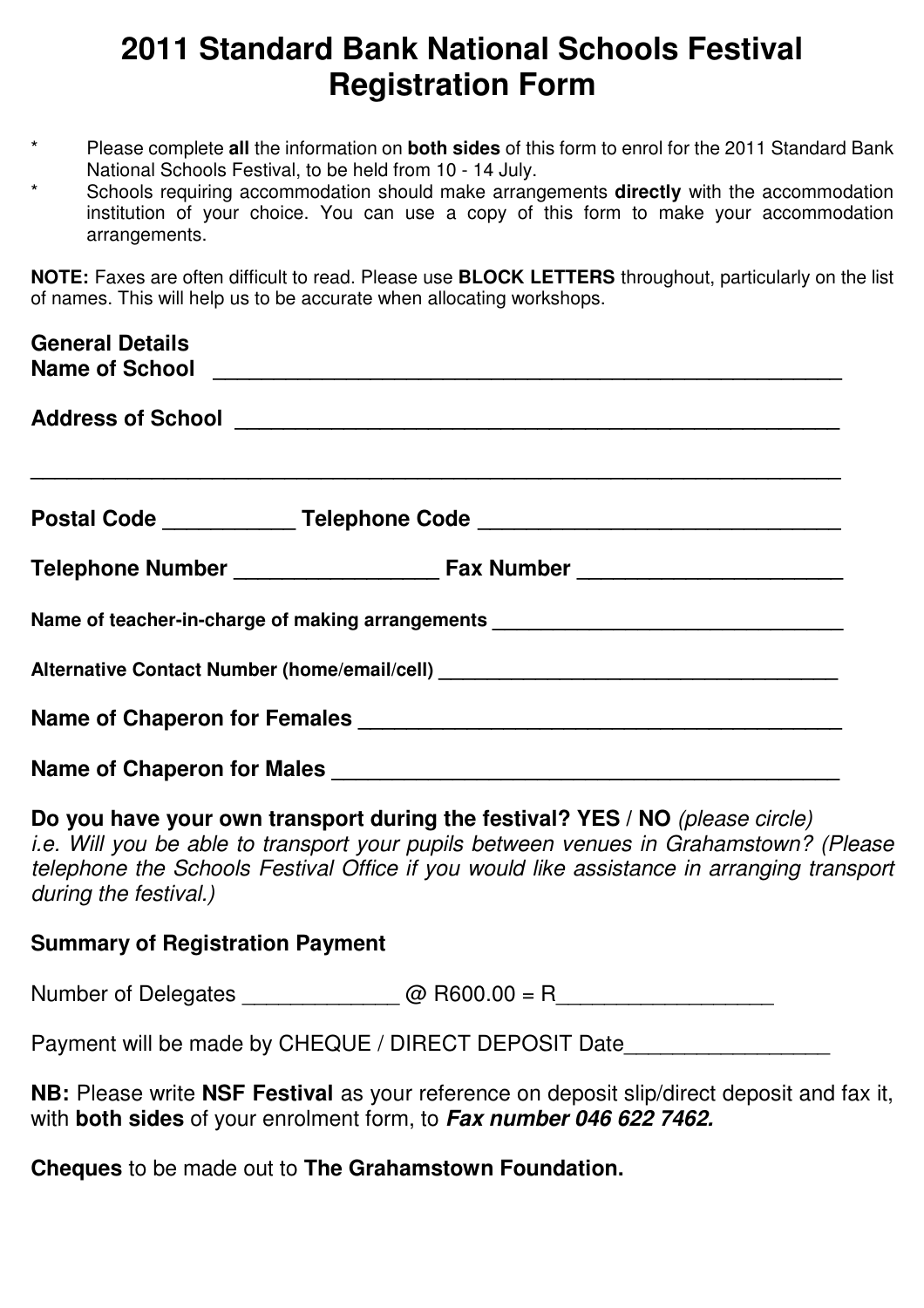# **Standard Bank National Schools Festival Accommodation Form**

# *Please forward this to your preferred accommodation institution.*

## **Choice of Accommodation**

Please indicate clearly, by circling the relevant letter/s, how you plan to be accommodated during the festival:

- A. Rhodes University
- B. Rhodes Meals Deal only
- C. VG School Hostel
- D. Other (please state): \_\_\_\_\_\_\_\_\_\_\_\_\_\_\_\_\_\_\_\_

### **Summary of Payment**

## **A. Number of delegates (including drivers) requiring full board accommodation:**

|                                                                                                   |  |  | MALES $\oslash$ R per delegate = R                   |  |  |  |
|---------------------------------------------------------------------------------------------------|--|--|------------------------------------------------------|--|--|--|
|                                                                                                   |  |  | FEMALES $\omega$ R per delegate = R                  |  |  |  |
|                                                                                                   |  |  | TOTAL No. $@R$ per delegate = R                      |  |  |  |
| G. Rhodes Meals Deal (if applicable):<br>Number of delegates (including drivers) requiring meals: |  |  |                                                      |  |  |  |
|                                                                                                   |  |  | LUNCHES $4 \textcircled{a}$ R133.33 per delegate = R |  |  |  |
|                                                                                                   |  |  | SUPPERS $5@$ R166.67 per delegate = R                |  |  |  |
| TOTAL DUE = R                                                                                     |  |  |                                                      |  |  |  |

**Payment will be made by: CHEQUE LET DIRECT DEPOSIT LET DATE:** 

### **IMPORTANT for Rhodes Residences:**

**1.** Do you need to be accommodated with or near another school/s to facilitate travelling/chaperoning arrangements? Which schools are you sharing with? **Names of schools with whom you are sharing transport/chaperoning:** 

**2. NB: Rhodes Conferencing need names and gender of all of the delegates staying with them, as well as meal preferences:** *Ordinary/Vegetarian/Halaal.*  Please indicate these **clearly** with your booking